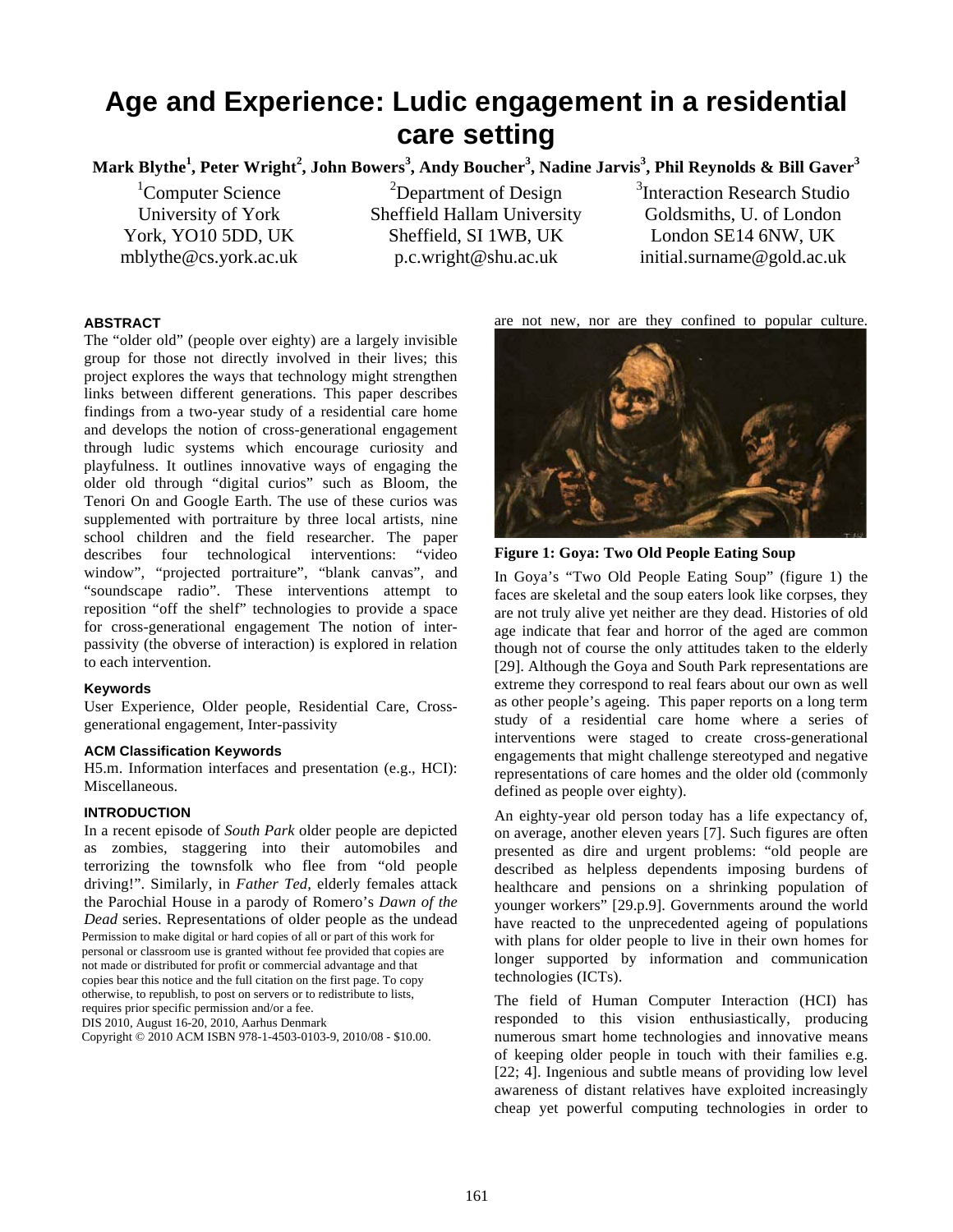address the "care gap" that is already being felt in the "developed" or "dominant" countries.

But the UK charity Age Concern has found that one of the main problems for older people living independently is isolation and depression [1]. Aside from ethical and social critiques of the model of older people living independently for longer there are also pressing environmental concerns. Households are responsible for 30% of the UK's total energy use [6]. Since 1970, household energy demands have grown by almost a third and still continue to grow in part due to increases in the number of consumer electronics in the home (Ibid). Rising energy consumption currently means increased CO2 emissions so domestic energy consumption is very much a world problem [33]. In 2050 30% of the European population will be sixty five or older [31]. The techno-utopian vision of ageing populations cared for in single occupancy dwellings equipped with "smart" technology may well be unsustainable.

So in this project we chose to shift the conventional approach to ageing by exploring the ways in which it might be possible to make communal care-home living *better* than staying at home. In part, we have been inspired by Huizinga's description of Homo Ludens [17], which conceives of humans as essentially playful creatures. This perspective emphasizes curiosity, diversion and humour as defining facets of humanity which are just as worthy of attention and respect as labour or logic [9]. But in addition we have sought to frame the ageing Homo Ludens as a social creature and to explore social interaction across generations.

The project has involved extended observation of an ordinary care home and a series of technological interventions using (for the most part) commonly available technologies to socially engage residents.

## **Residential Care Homes**

Many older people fear care homes more than they fear death itself: they would literally rather die than go into one. This is an international phenomenon reported in surveys in the UK [19], the USA [24], and Australia [25]. The reasons for this are complex but one important shaper of such beliefs is the media. A search on "care homes" in the BBC news archives of almost any period will return in the main very negative stories largely concerned with neglect or abuse. Stories of well run care homes with dedicated staff doing their best for residents seldom make the headlines. The fear of crime amongst older people is far greater than its likelihood [15] where the fear of care homes is the fear of neglect or abuse it is an exaggerated fear. But in addition to media scares there are also historical reasons for the fear of care homes. In the United Kingdom the development of care homes is rooted in the history of the workhouse. Workhouses were abolished in 1948 and welfare care provision improved drastically in the latter half of the twentieth century, but care homes are still far from desirable residences [30. 23]

## **THE SITE**

"Jacob House" is a residential care home in the north of England funded by the local council. There are twenty eight residents the majority of whom are in their eighties and nineties. The oldest resident was one hundred and four years old when the study began, three of them will be one hundred next year. The majority of residents have high levels of dependency requiring assistance in most activities of daily living. Some of the residents also exhibit early signs of the onset of dementia.

The daily routine in Jacob House is quite fixed although it was emphasized during interviews (and frequently observed) that residents are not obliged to follow it. Residents are served breakfast, lunch and dinner in dining rooms at fixed times; tea and coffee are served regularly throughout the day. Many residents cannot get to the dining rooms without assistance so a major part of the work of the care staff is moving them into wheel chairs using hoists. This activity punctuates the times between meals when residents have to be taken to the toilet. There is usually an afternoon activity led by a carer such as karaoke, dancing, catch or a quiz. A hairdresser and manicurist visits once a week. Most of the residents go to bed at around eight pm although there is no compulsion to do so. Night staff check on each resident throughout the night to ensure that they have not fallen. Falls for this age group are the most common cause of admittance to Accident and Emergency wards and the longer an older person lies on the floor after a fall, the longer the recovery time (HASS 2001). Although the nightly visits were occasionally complained about because it woke them up the residents appreciated that they were necessary.

It would have been possible to focus on the carers rather than residents and develop systems intended to make the site function more efficiently as a workplace. This impulse was resisted here, and the focus was on the care home as a home rather than a site of labour although it is of course both. Rather than approach residential care as a set of tasks and a problem to be solved the researchers attempted to engage with residents as individuals and to introduce playful technologies which might improve their general quality of life.

# **METHOD**

There were a number of methodological challenges in working with the older old in this setting. The normal ethnographic interview method we have commonly used at previous sites proved particularly difficult.

Residents were sometimes suspicious of the interviewer. They found interviews demanding, quickly became tired and sometimes distressed. For example, during an early interview with the hundred and four year old it was observed that she quite quickly became exhausted and upset "*Why are you asking me all these questions? Is it over now? I hope so!*" Therefore the fieldwork has required a number of methodological innovations. As in previous studies observation during technical set up was useful [13].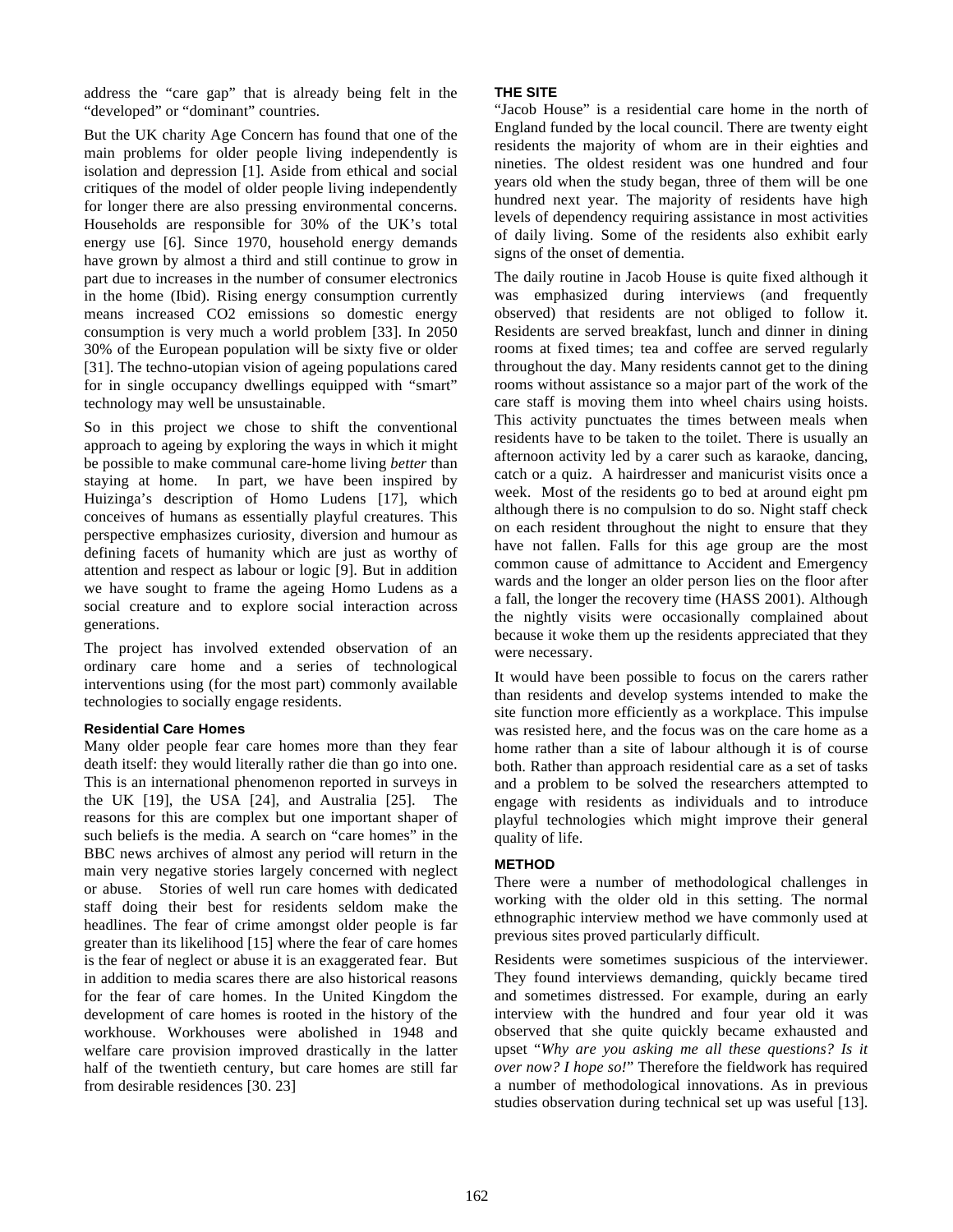While technologies such as the video window and broadband were set up the researcher maintaining the equipment made naturalistic observations. But this did not provide an adequate understanding of this complex site.

The staff of residential care homes in the UK are inspected regularly and frequent media stories that feature undercover researchers make for a sense of constant surveillance. Some of the staff believed that the project researchers were something to do with the inspectors even though they were assured that this was not the case. It was not until a real inspection occurred during a research visit that all staff were finally convinced that the researchers were not something to do with the process. Those staff that were happy to talk would become extremely self conscious when a tape recorder was introduced. Residents were also often tired, suspicious and reluctant to be recorded

#### **Tickets to talk**

Svensdon and Sokoler [28] have built on what Harvey Sacks called "tickets to talk" in their understanding of interaction between elders in a care home. Sacks described dogs as "tickets to talk" for the people who are walking them in the park, they are an excuse for conversation (ibid). This project drew on the following tickets to talk:

*Google Earth Biographies* (Residents were introduced to google earth on a laptop by the researcher who showed them all of the places they had lived in over the years encouraging stories and reflection)

*Archive Photography Reminiscence* (Residents were shown online archive photography of the city as it changed through the years to provoke reminiscences)

*Digital Curios and Novelties* (Residents were shown bespoke prototypes and off the shelf interactive technologies such as the Tenori-On, Bloom and the iPhone Flickr app. They were also encouraged to play with novelties such as colour changing squeeze toys)

These engagements yielded some insights but were not without their difficulties. For example, digital curiosities were great ice breakers but interest was of a quite limited duration. Likewise, creating a Google Earth biography was engaging and provided a wealth of material not only on the person's life but the changes technological and otherwise that they had witnessed, but it could, like an interview, be quite exhausting for the participant.

## **Tickets to be Silent: Portraits and Sketches**

In *Pulp Fiction* Mia Wallace asks "*why do we feel it's necessary to yak about bullshit in order to be comfortable*?" She goes on to say that you know you have found someone really special when you can comfortably share silence. Often during interviews and even during "ticketed" talk there is an obligation to keep the conversation going which could be overly demanding for these residents. Tickets to be silent were as important as tickets to talk in this setting.

By chance the field researcher happened to know Phil Reynolds, an artist who usually paints abstract landscapes but also practices life drawing and portraiture. Having worked in a care home himself, Reynolds was interested in ageing and the challenges of creating beautiful images of the elderly. Upon hearing about the research project he suggested that the residents of Jacob House might enjoy having their portraits made: they would be likely to sit fairly still and to enjoy the social encounter.

Portraiture, in contrast to the talk intensive engagements listed above allowed for a protracted and intimate engagement where observation as well as conversation could take place more easily.

Observing the enjoyment of the residents and the very natural conversations with Phil that resulted from the process the field researcher also began sketching the residents albeit in cartoon form. With Reynold's help, two other artists also became involved and carried out extended projects in the home. Children from an art club at a local primary school were also recruited and they became regular visitors.

The art work in the care home not only provided a ticket to silent but also a rich source of representations of the residents. Unlike the South Park and Goya's images, these were positive. Positive images of older people are difficult to find and organizations like Age Concern have noted the difficulty of representing dignity in old age. There has therefore been great interest in this work in the community and direct support from the local Age Concern.

The artists and field researcher worked closely together to create a series of representations of the care home which eventually became a travelling exhibition which was premiered at a popular gallery in the city centre before moving to the care home itself where members of the public could see the work from 1-3 from Monday to Friday for a period of three months. In this sense the artists were co-researchers and the project became a form of "action research" where the research not only describes but changes the site e.g. [26].

## **ANALYSIS: ARTISTS IN RESIDENTIAL**

The sketches, paintings and photographs of the artists and children are all traces of events, engagements and relationships with the residents. The purposes of the artwork were multiple: it was a means to an end (a ticket to talk or be silent), an end in itself (engaging and educative for artist and researcher alike), and a form of 'giving voice' to the community (with particular regard to the exhibitions). They were also forms of "cultural commentary" from non-native sources [11]. The following section is based on a grounded theory [5] analysis of field notes, interviews and images produced over the two year period. Each of the following sections represents a theme that has emerged from the analysis.

#### **Stains and Plastic Flowers**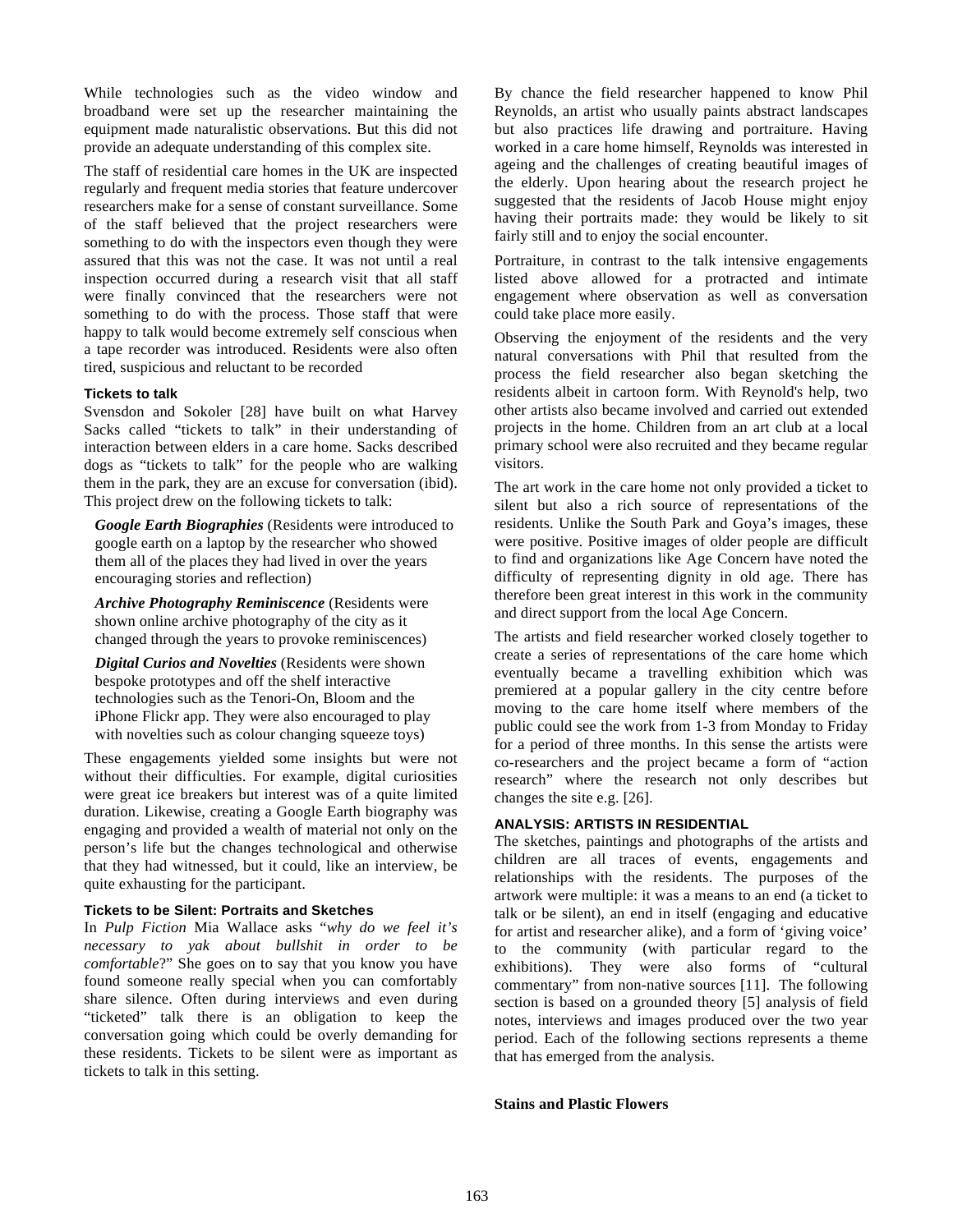In answer to the question: what use is art? Kurt Vonneugut formulated the "Canary in the coal mine theory" which claims that artists are useful because: "They are supersensitive. They keel over like canaries in poison coal mines long before more robust types realize that there is any danger whatsoever" [32]. This sensitivity is apparent in the critical photography of Yan Preston, a Chinese photographer currently living in Manchester. She was intrigued by Jacob House partly because such homes are not common in her country of origin: "*From my knowledge we don't have any care homes like this …before we used to have something like a state owned older people's care home but that's normally for people who don't have any families to look after them at all, almost like old orphans*" (Yan Preston Interview). Preston's early photographs were of stains on the walls, caged birds, fire warnings, safety signs, a bike outside the home with the wheel stolen (see examples in figure 2). There were also a great many pictures of plastic flowers: "*I found it quite sad, they don't have a life do they? And they are everywhere*". Similarly "sad" were photographs of the furniture at corridor ends and in the lounge areas: *"There are a lot of cabinets, wardrobes outside in the corridors and the corners and guess what? They were all empty! We opened them, we checked and* [laughs] *what are they doing there?"*The early images then, were of simulacra, the copies and fakes of a "real" or lived home.



# **Figure 2: Photographs, Yan Preston**

The photograph of the chair in left side of figure 2 shows a stain left in the back and wing of the chair where a resident's head had made a dark impression on the patterned cloth. The residents of Jacob House were quite territorial about the chairs they usually sat in. The fabric of the chair itself bore an impression of its intimate relationship with a particular person. Of course the fact that the chair is stained and dirty is also emphasized in the photograph and it is, like many of Yan's early pieces, critical.

Her later images focused on the residents and staff. She asked the residents to allow her into their bedrooms- their private spaces, and the resulting photos are intimate, powerful and celebratory.



**Figure 3: Photographs, Yan Preston**

The first two pictures in figure 3 were very much appreciated by their subjects who had them framed and displayed in their rooms. The camera is placed below the subject creating a powerful sense of presence. However even here there is perhaps a sense of unease. Almost in the centre of the picture of Vera (the central image in figure 3) is a discoloration on her raised leg which is very obvious when the picture is viewed as a full sized print. The picture of Dai on the far right of figure 3 similarly foregrounds a bruise on his shin.

## **The Trouble with These Boiled Sweets**

The appearance of octogenarians, nonagenarians and centenarians can be somewhat disconcerting to those who are not in regular contact with them.



#### **Figure 4: Portraits by Phil Reynolds**

Grace (pictured in the line drawing in figure 4) was partially bald but the hairline in the drawing fades before this would be represented. Any photograph would draw attention to Grace's baldness but this sketch emphasizes instead the strength of her features. Grace herself liked it: *"She's got a copy of it in her room. One of the carers took a photocopy of it. She seemed quite pleased with it. In some ways it's not a flattering image of a young woman… but there again she's a hundred and four so maybe she has a reasonable* [laughs] *idea that she's getting on."* (Phil Reynolds Interview). The work of both Reynolds and the digital artist Paddy Smith was much more clearly celebratory than the photographs. Indeed, it has been argued that sketches and drawings are inherently more dignifying media than photographs [20]. Reynolds sketched an empty chair and Smith turned it into a Warholian print, replicating the image so that it took on an iconic dimension see figure 5.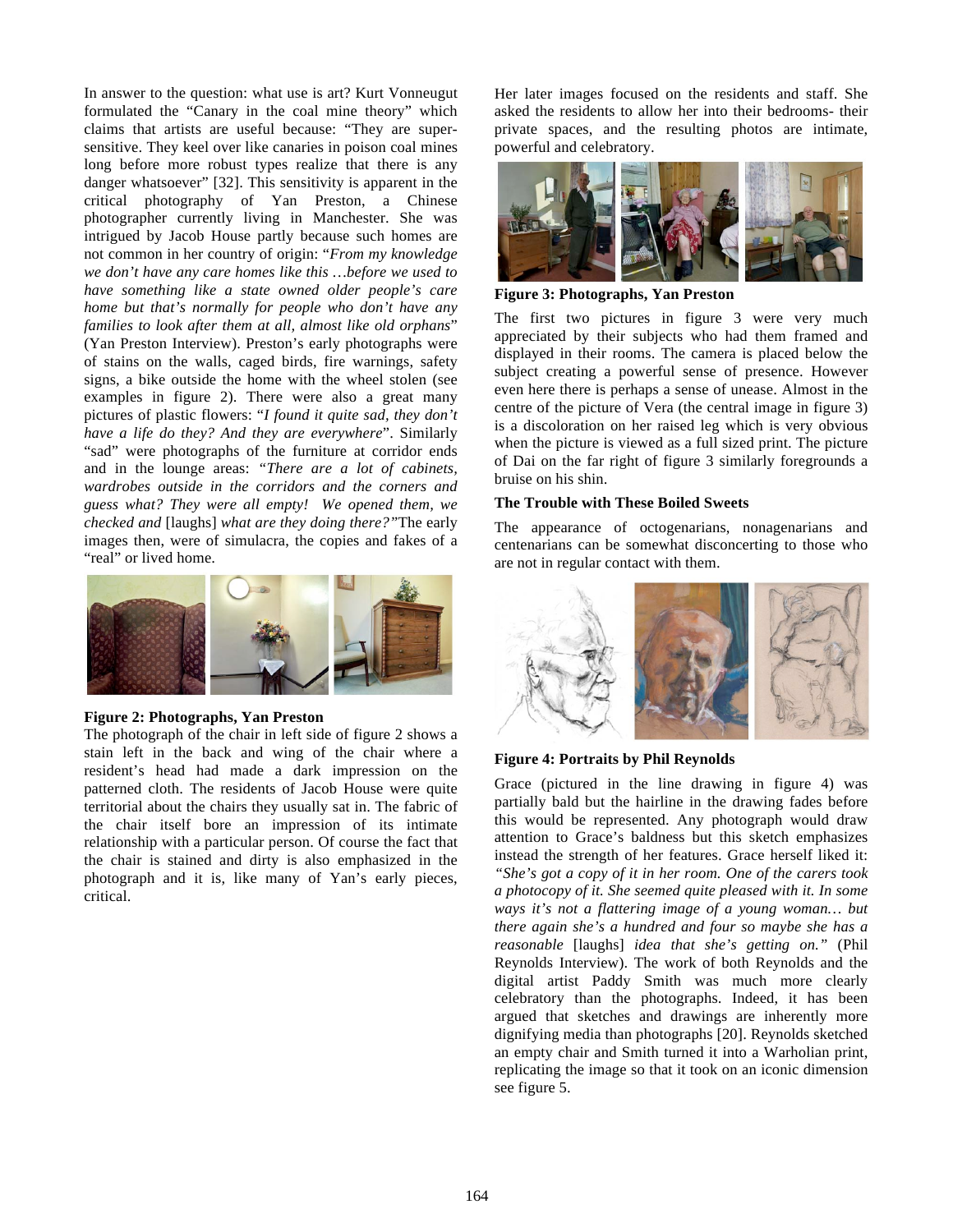

**Figure 5: Digital Prints, Patrick Smith**

The repetition of the chair against the purple and red backgrounds in the left hand side image echoes the flock wall paper of the main lounge. The shared focus on these chairs is interesting. The focus is not a quirk of artistic temperament, it rather indicates how important these chairs were in the lives of the residents. For the residents and the staff the daily routine revolved around getting into and out of those chairs.

This focus on the minutiae of the space extended to the residents' bodies. Phil was sketching one of the residents and there had been a protracted silence when he *"came out with a little gem*" which Phil quoted at the top of the drawing. The resident's remark, "*the trouble with these boiled sweets is there's no end to them*" later became the title for the exhibition of the work. It was seized on with delight because it made Reynolds laugh but also because, like the focus on the chair, it got very close to the residents lived experience. When mobility is so restricted that help is needed to get into and out of a chair the possibilities for action are primarily around the mouth: what can be put into it, what can be said. The acts of portraiture which comfortably include protracted silences then offered glimpses into the felt life of the residents in all of its banality and profundity.

## **TV and Activities**

One of the first things a new visitor to Jacob House will notice is that the television in the main lounge is always on although it is not always clear that anybody at all is watching it. Residents drift in and out of sleep and the television provides a minimum guarantee of sociability and contact with the outside world. The importance of television in care home literature is well documented [18]. It serves a number of useful social roles – it is a focal point, an excuse to gather, sometimes a ticket to talk [28].

Staff regularly co-ordinate group activities such as karaoke sing-a-longs, games of catch and quizzes but television was the primary source of entertainment for most of the day. Quizzes often featured a flip chart to record answers to memory games. Occasionally these activities would be met with some resistance. A staff member would suggest, for example, a quiz to think of as many boys names beginning with "B" as possible. Some residents would suggest names but others would mutter "*Bugger off*".

As we describe in detail later, interactive technologies have obvious potential in supplementing such activities. Ken, a ninety eight year old who had suffered a stroke was shown

a Tenori on and laughed delightedly when he made his first loop. Similarly the iPhone Flickr app proved very successful with residents who very quickly understood the one touch interaction necessary to flick from one image to another. Here the researcher or carer entered searches e.g. "birds" and in this sense mediated the interaction. Mediated interaction has been used in previous work to develop an online shopping scheme where volunteers shop on behalf of older people who do not have access to a computer [3]. Once the initial set up was made (activating the Tenori On, Bloom and setting searches in Flickr" residents were able to enjoy the one touch interactions - activating notes in Bloom and the Tenori-On and skimming images in the iPhone Flickr app.

## **Fluid Conceptions of the User**

User requirements analysis frequently focuses in on particular demographics, older people are often characterized as a collection of disabilities rather than individuals [12]. The two year period of study in Jacob House made it clear that users are not static entities. The abilities of the residents was in a state of flux varying day by day.

Several of the residents have died during the course of the project. Grace, the 104 year old woman, was the first to pass on. The death of a resident was traumatic for those that survived not just because they had lost a friend but also because it reminded them so forcefully of their own mortality. One resident was so terrified of death that when anyone died she would retreat to her room and not come out for two or three days.

The artists and field researcher created a timeline in the corridor featuring the drawings, old photographs from the residents and memorabilia brought in by visitors. This focus on photography led the staff to place snapshots of each resident on their door rather than leave the sole identifier as a number. When a resident died the meaning of their pictures on the timeline changed and took on the aspect of a memorial.

## **TECHNOLOGICAL INTERVENTIONS**

Clearly the problems and concerns of the residents of Oliver House are not solely technological. Their struggles were physical, psychological, social and spiritual. There could be no quick technological fix, for example, for the fear of imminent death. It is possible to imagine interactive systems which might improve staff efficiency so that there were more of them available in the lounge. There are limits to staff efficiency however and such problems ultimately become economic. Much improvement could have been made with increased funding and additional staff. As noted, however, we resisted the impulse to treat the site primarily as a workplace. Focusing on a care home as a home is many respects a more difficult and profound challenge. The following technological interventions then sought to explore ways in which residents and visitors might engage with playful, curious systems.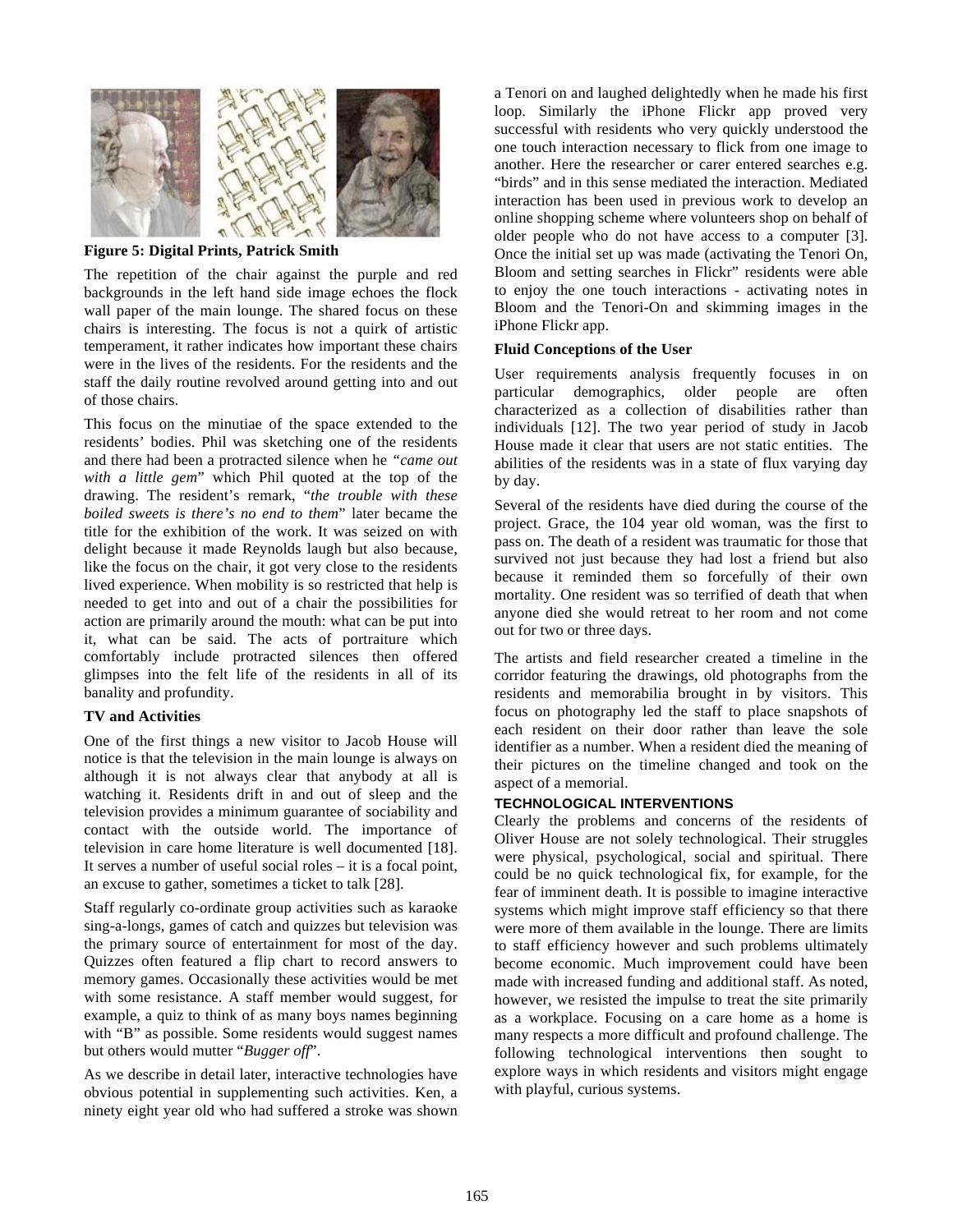## **Video Window**

The "Video Window" is a relatively simple technological intervention which extends the views available in a building by connecting a monitor in a picture frame to a video camera on the roof [10]. The first iteration of the design was too small and few of the residents noticed that the view changed. This was replaced with a larger monitor and frame (see figure 6). The size and location of monitors was crucial in all of the technological interventions on the site.



**Figure 6: Video Window**

The monitor is adjacent to large French windows and at first glance it might appear that providing a different view of the one already available through large patio doors is redundant. However many of the chairs in the room do not face these doors and the system enlarges their view, showing a footpath and part of the city walls which are used regularly by locals and tourists.

The system has been in place for over a year and a half and has become very popular with residents, staff and visitors. Interaction with the system is sometimes not easy to observe as it consists of occasional glances and remarks. However, its value to the residents becomes apparent when it is accidentally left off. Night staff turn the monitor off when the residents have gone to bed and occasionally the day staff forget to turn it on. When this happens the residents complain, in Ken's case by pointing and gesturing as he lost his speech following a stroke.

During the summer one of the carers noted its possible practical benefits. Many of the residents were sitting in the garden. Vera suggested that if the camera was pointed at the garden then carers would not have to go all the way out to check on them, they could simply poke their head into the lounge and see that everyone was alright. While this may have improved efficiency it was precisely not the point of the intervention and changing its function towards one of surveillance was resisted. This allowed for the picture to be considered primarily as a picture and either beautiful or not. During one winter visit large flakes of snow fluttered slowly across a white landscape "*Isn't that beautiful?*" One of the carers stopped and pointed at it "*Can we keep it like that?* [laughs] (Field Notes). Occasionally it is spectacular, lightning storms in particular were remarked on and enjoyed by both residents and staff. But it is more often a slow technology reflecting gradually changing skyscapes and seasons. When independent movement is limited to turning one's head then new windows on the world become very significant.

## **Projected Portraiture**

Although the residents enjoyed having their portraits made by the artists and children, interaction was largely one on one. Following consideration of the television as a source of ambient image we experimented with making the acts of portraiture more open to view. Reynolds was set up with a tablet PC with the "ArtRage" drawing and painting package, so that his work could be projected onto the walls of the main lounge.



**Figure 7: Public Portraiture**

Figure 7 shows Reynolds's and his first public portrait of Poppy, with a snapshot of Poppy taking the somewhat unflattering image with very good humour. When another resident walked by and said – "*Oh who's that horrible old woman*?" a more abstract piece was attempted. Reynolds began by tracing the pattern of the flock wall paper. He then made a very fast and spectacular abstract which fascinated the residents although some were more bemused and amused than impressed with the art.

Following Reynolds's tracing of the pattern on the wall some experiments with portraiture were conducted with the large roof mounted projectors at the university.



**Figure 8: Test with overhead projector**

Standing a subject in front of the projector it was possible to literally colour them in to produce a portrait (see figure 8). Participants who described themselves as having no artistic ability whatsoever very quickly produced work that they never thought they would be capable of ordinarily. Edwards (2001) argues that students of art usually draw what they know to be there rather than what they can see; she encourages techniques which require the student to look exclusively at their subject rather than their drawing. Colouring people with projected light seemed to be an effective way of doing this.

The children from the school art club were particularly enthusiastic about projected portraiture when it was set up for their next visit. They were extremely excited by the tablet PC and projector. None of them had ever seen such a set up before so the experience was novel and all were eager to take turns trying it. Projected portraiture requires that the user look not at the tablet but the position of the cursor on the subject. The children were encouraged to "colour each other in" keeping their eye not on the tablet but the subject and projected colours (see figure 9).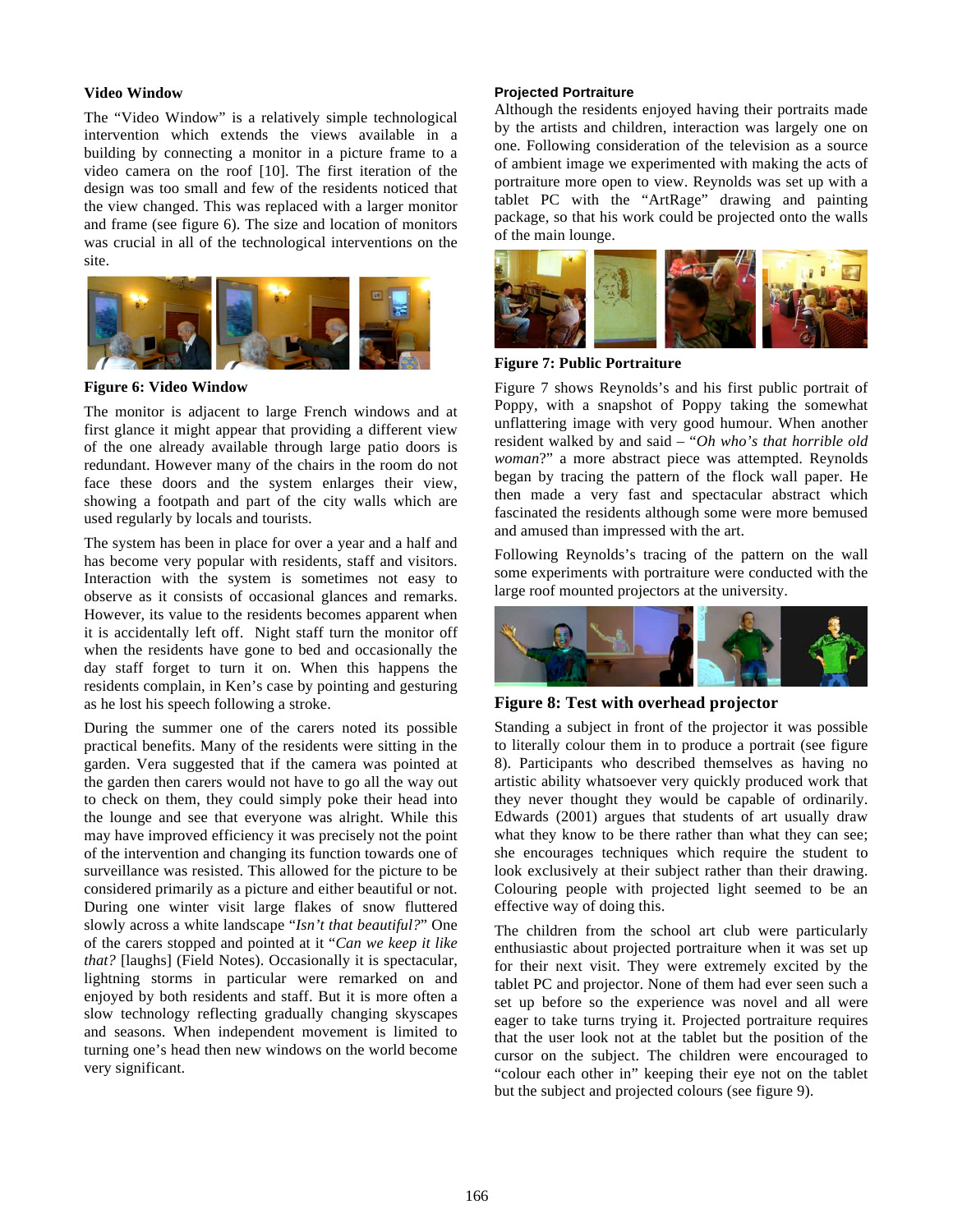

**Figure 9: Projected Portaiture**

Again, this created an engaging spectacle for the residents as well as the children. The value of the technique was immediately apparent to the art club teacher and the headmaster invited us to speak about the work at a school assembly which resulted in more volunteers for the project.

Carers were also highly engaged. The manager volunteered to be a subject to be coloured in (figure 9). Some of the residents who were able to hold a pen also made their own projected art images. While taking it in turns to either engage in projected tracing or direct project portraiture the children also drew the residents using more traditional media. As with the artists and researchers the children found this a very effective ice breaker and comfortable way to engage with the residents on each occasion they visited. These visits are ongoing and it is hoped will continue beyond the life of the project.

There is of course a great deal of work in arts therapy which encourages older people to create art [27]. Although this happened spontaneously on occasion this was not the focus of this work. The residents were subjects of and viewers of the art work rather than its creators. The work the children produced was very powerful and very much appreciated by the residents. Visitors to the home were also very positive: When one resident's niece was about to leave she came over to thank the research team saying she had not seen her Aunt so alert and happy in a very long time.

# **Blank Canvas**

Following the success of the projected portraiture a blank canvas in a frame was hung up in the main lounge. Residents gave instructions for it to be hung higher or lower to give the best view from each corner of the room. The blank canvas was used for further projected portraiture but other possibilities were also explored. Flickr images were projected onto it from searches dictated by the residents. Initial searches included: the Yorkshire Dales, York, Scarborough and Whitby. These locations were important to the residents and accessing them was very difficult. Several years ago a trip had been arranged to Scarborough as a dying wish for a resident who loved the place and wanted to see it one last time. The photographs were often of a very high quality and both residents and staff were immediately engaged in speculating about which exact locations were being depicted and whether they had been there or not. As most of the residents were from the city or surrounding regions many of the landscapes were familiar though they had not seen them in years. Unlike the flickr iPhone app this enlargement of the show facilitated group conversations about the places and scenes depicted.

Co-incidentally the home was being inspected while the researcher and artist were setting up the blank canvas and the inspector was keen to discuss our work. The manager, Babs, said the inspector had been very impressed with what we were doing. Babs later said she thought the work may have contributed to the home being upgraded that year from "good" to "very good".

A second lounge was used as a "quiet room" where there was no television and the more active and talkative residents would go there. It was felt that this would be a better location for the blank canvas because it would not have to compete with the television. This move proved successful, the system was set up on many occasions and never failed to engage the residents immediately. Carers who had been resistant to technology "*you're not trying to educate me are you?"* were also enthusiastic. One early session quickly became a slightly bawdy and politically incorrect game. A carer asked them what they wanted to see. "Men!" Gladys shouted. The term was entered into Flickr and the carer led a humorous conversation rating how handsome the various men were.

The images produced a range of discussions. They could also be thought of as tickets to talk for the residents. These systems were valuable resources for the residents – potentially turning individuals in an institutional setting into a much more intimate community. One Spanish carer did a search on her home village and showed photographs of the jazz festival that took place there each year. This was a revelation to the residents and the carer seemed delighted to share the information and images. Upon seeing a steam train in an unrelated search one resident described how her father had worked on steam trains for his entire life, this led to a long and lively conversation about steam trains and remembered journeys. A picture of Clifford's tower in York lead to a discussion of the infamous massacre of the Jews which took place there in the middle ages, this discussion was followed up on Wikipedia following questions about how the tower got its name. Although some of the residents were partially sighted or blind they were able to participate in the conversations generated by the images although they could not see them.

# **SoundscapeRadio**

SoundscapeRadio takes environmental / soundscape recordings from soundtransit.nl by reading that site's RSS feed and mixes them together into an automatic continuous soundscape composition. The system layers up to four different recordings at the same time, creating some fascinating interplays of sound and location. The whole cycle of playback takes an hour, after which the program takes another look at the soundtransit.nl rss feed and starts working again on the basis of what is now there. In this way, what can be played slowly changes over time (depending on how often users interact with soundtransit.nl). The programme runs on Applescript and an Apple Automator, streaming the playback from soundtransit.nl rather than retrieving the files and playing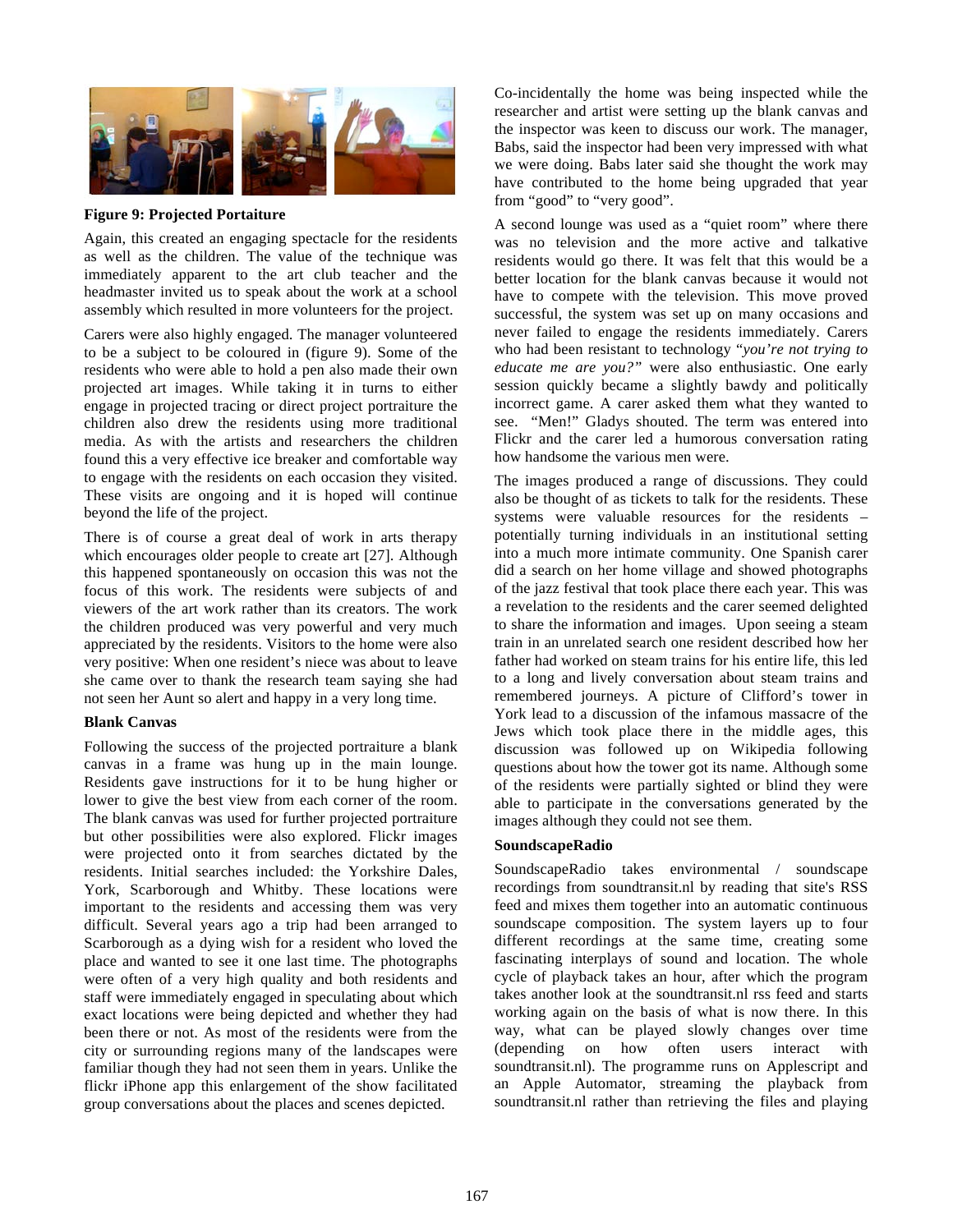them back locally. The system was shown to residents on a Macbook.

A demo was set up with speakers in the increasingly noisy quiet room. The residents were curious to hear each sound journey and attempted to guess what each of the sounds were as well as reflecting on the places named in the title of each piece. A "blank canvas" flickr search on the place names of the sound file added another dimension. One resident recognized a particular part of Canada from a photograph and said that she had lived there for six years. Nobody in the room appeared to have known this before and animated conversation followed. Poppy remarked that a relative had invited her to move to Canada when she split up with her boyfriend. She almost went but she made up with the boyfriend and married him. Again, this story was new to the residents and it seemed as if Poppy herself had not thought of it in a long time.

Residents in the main lounge were also curious to hear the sound journeys. Agnes, a very frail and blind ninety nine year old agreed to wear a pair of quite uncomfortable headphones to hear but she did not tolerate this for very long. Her on / off boyfriend Fred on the other hand listened eagerly to all of the files lifting the earphone to speculate about what kind of sound he was hearing "What's that then? Where? Is that a market then?" Fred also listened to all of the examples available although he drifted in and out of sleep as he did so.

The successes and failures of each of these relatively lotech interventions will inform the development of a bespoke system for the home.

## **Exhibitions**

From Goya's image of the old people eating soup, to the negative portrayal of residential care homes in the media, the public face of the older old and care institutions is quite different to how the research team including our artists came to see the Jacob House, its residents and its staff. For all of the team and for the staff and residents it has been a learning process and for some it has been life-changing. As a way of sharing these experiences with the public, an exhibition of the work conducted by the artists, the children and the research team was held at the City Screen Cinema's gallery. It featured framed photographs, paintings and drawings as well as a digital frame with photographs of residents engaging with Video Window, Blank Canvas, Projected Portraiture and SoundscapeRadio. The exhibit was described in accompanying articles in the local press as an attempt to make the institution more "permeable".

This phrase had originated in a design meeting and circulated in conversations throughout the project enough to make it into the press release written by the artists. A private view was attended by the children and staff of the care home though heavy snow meant that the residents could not attend as planned.

The exhibit was hung in the corridors and waiting area leading up to the main cinema screens and also up the main stairs in frames that usually advertised films or products. Here Yan framed quite formal photographs of the carers she had taken. In the place where a photograph of an actor or an advertisement for a movie might be expected was a portrait of a very ordinary looking young carer from Jakob House, further up the stairs was an ordinary looking middle aged kitchen worker. The location radically changed the meaning of the portraits transforming them into a critique of those we usually choose to celebrate and those we generally ignore. The exhibit ran when James Cameron's Avatar was showing so there was a heavy footfall.

Of course, engaging with an artwork about a different generation is not the same as engaging with an older person. Following the exhibition at City Screen the exhibit was moved into Jacob House itself. For a period of three months the home was open to the public between the hours of 1 and 3 from Monday to Friday. A private view again included the artists and children but also workers from nearby offices. Their reactions were entirely positive:" *It's amazing. It shows it's nothing to be afraid of, just part of life."* [Office worker. Field Notes]. One of the office workers noted that she had often been curious about the place "*but there was always a barrier somehow*". Pictures were hung in the corridors but also in the quiet lounge along with a digital frame again featuring records of the work. This provided visitors with tickets to talk and the residents would proudly point out where pictures of themselves were hung. The manager of the care home invited her supervisors and enthusiastically explained that for her, the main reason for the exhibit was stimulation for the residents: "*they're over the moon*" she said.

#### **INTERPASSIVITY**

Interpassivity is a term which was first applied to discussions of interactive technology by the cultural critic and philosopher Slavoj Zizek [36]. One example of interpassivity is recording a film we don't have time to watch (Ibid.) "Although I do not actually watch the films, the very awareness that the films I love are stored in my video library gives me a profound satisfaction, and occasionally enables me to simply relax and indulge in the exquisite art of far niente – as if the VCR is in a way *watching them for me, in my place*" [37]. This "far niente" or pleasant idleness may also apply to the laughtrack on a comedy. Here the studio audience does our laughing for us, saving us the trouble (Zizek 1999). The notion of interpassivity has made fleeting appearances in HCI. McCarthy and Wright [21] for instance note that setting an iPod to random is an instance of inter-passivity. Rather than directly choose what music to listen to the user wills randomness and chooses to be passive. Inter-passivity is clearly an important aspect of the residents' experience of technology.

If a DVD recorder watches movies for us does this suggest that "video window" watches the weather for the residents? Or notices the changing seasons on their behalf? No. However, it is interesting to recall that one of the carers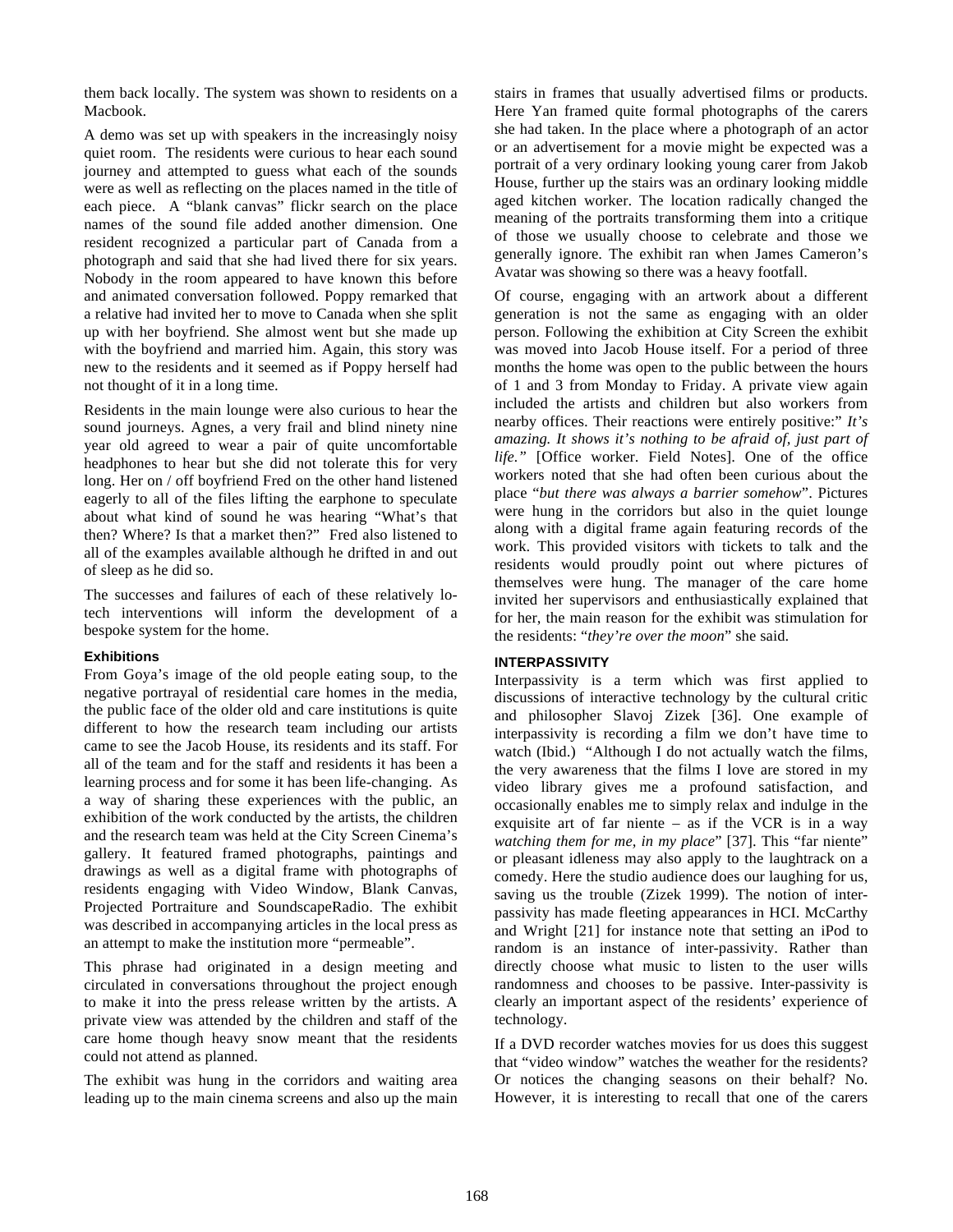immediately saw the potential for the system to keep an eye on the residents on the carers' behalf. This was resisted but perhaps there is a sense in which the system does go outside for the residents, extending their view beyond the bounds of the garden glimpsed through the patio doors. There is undoubtedly an element of vicarious enjoyment in the audio journeys of "Soundscape Radio" and the views glimpsed on the "blank canvas". The residents will probably not go to Texas, but the machine can do it for them and give them access to a part of the experience. They are not very likely to again climb the hills of the Yorkshire dales. But the "Blank Canvas" gives access to aspects of place. Similarly very few of the residents have any interest in creating works of art, but the "Projected Portraiture" system allows them to participate in the production of art as well as engaging their young visitors.

Unlike art therapy the projected portraiture here required no activity from the residents. They were the subjects and receivers of the art created by the artists and children. But this was inter-passivity rather than passivity. As Berger and others have argued a portrait is a collaboration between an artist and a sitter [2].The Blank Canvas might be thought of as a form of mediated interaction, where carers or researchers enter searches on behalf of residents. But the randomness of the resulting images and the consequent related conversations also mark this as a form of interpassivity. The term inter-passivity then captures quite precisely an under-developed potential in computing technology – the exact obverse of interaction - which may be particularly well suited to the situation of the older old and designing for cross-generational engagement.

## **CONCLUSIONS**

Like the project team, most of the people reading this paper will not be older old and will not have experienced what is like to live in a residential home. There are large distances to be negotiated in order to try and understand the lived experience of our older old participants and to respond to that understanding through design. As Wright and McCarthy have argued [34] a focus on lived experience, forces us to reframe our approach to 'knowing the user' away from objectively and dispassionately observing them towards establishing relationships with them, relationships that can support the meaningful dialogue, empathy and shared learning that make change possible.

In this project, the research team was forced out of their professional identities as researchers. The involvement of the artists and the school children as co-participants and coresearchers, materially changed the meaning of our involvement in Jacob House. The portraiture work offered a means of intimate conversation and evolved into a form of convivial engagement as we moved from sketchbook through tablets to wall projections. The children added a new set of meanings to our encounters bringing the kind of fun and energy that only children can. Having established wall projection as a meaningful experience for our participants it became easier then, to introduce the blank frame which was used to engage residents and staff with flickr. Each intervention evolved in a natural way from what had gone before, offering a continuity of experience.

If we have succeeded at all in enhancing our participants' experience of ageing through technological interventions, it is not by observing users, identifying needs, goals and activities, then specifying the requirements of design solutions. It is by spending time, living with them a little, and by letting our relationship grow to a point where we could respond empathically with something. The form of response was less of a solution to a problem and more like a gift [34].

Philip Larkin captures very well the horror of old age in his cruel poem "*The Old Fools*" where he asks: "*do they fancy there's been no change, / And they've always behaved as if they were crippled or tight, / Or sat through days of thin continuous dreaming / Watching the light move? If they don't (and they can't), it's strange, Why aren't they screaming?"* It ends with the ominous final line "*we shall find out*". The poem is less about ageing and more about the comparatively young looking at the very old. There is an extent to which the young can never understand what it is like to be old. Empathy is essential but requires an imaginative leap. This paper has attempted to look beyond standard models of interaction towards inter-passivity and ludic systems for cross generational engagement.

#### **ACKNOWLEDGMENTS**

The work presented in this paper was carried out as part of *the Landscapes of Cross General Engagement* project (RES-352-25-0030)

#### **REFERENCES**

- 1.Age Concern. (2005). *Our survey reveals Britain's older people are living in isolation (17.01.05)*. Retrieved 27/03/08
- 2.Berger J. (2001) Selected Essays, ed Dyer G.Bloomsbury, London
- 3.Blythe, M. and Monk, A.F. (2005) Net Neighbours: adapting HCI methods to cross the digital divide. Interacting with Computers, 17, 35-56.
- 4.Bourma, H., Czaja, S., Umemuro, H., Rogers, W., Schulz., & Kurniawan, S. (2004). Technology: a means for enhancing the independence and connectivity of older people. In Proceedings of CHI 2004: 1580-1581. Vienna, Austria.
- 5.Charmaz K. (2006) *Constructing Grounded Theory*. Sage, London
- 6.DEFRA (2006): Autumn Performance Report 2006. http://www.defra.gov.uk/corporate/apr/apr2006.pdf
- 7.Dini, E. and Goldring, S. (2008) Estimating the changing population of the 'oldest old', ONS population trends, 132, 7- 16.
- 8.Edwards B. (2001) The New Drawing with the Right Side of the Brain. Harper Collins.